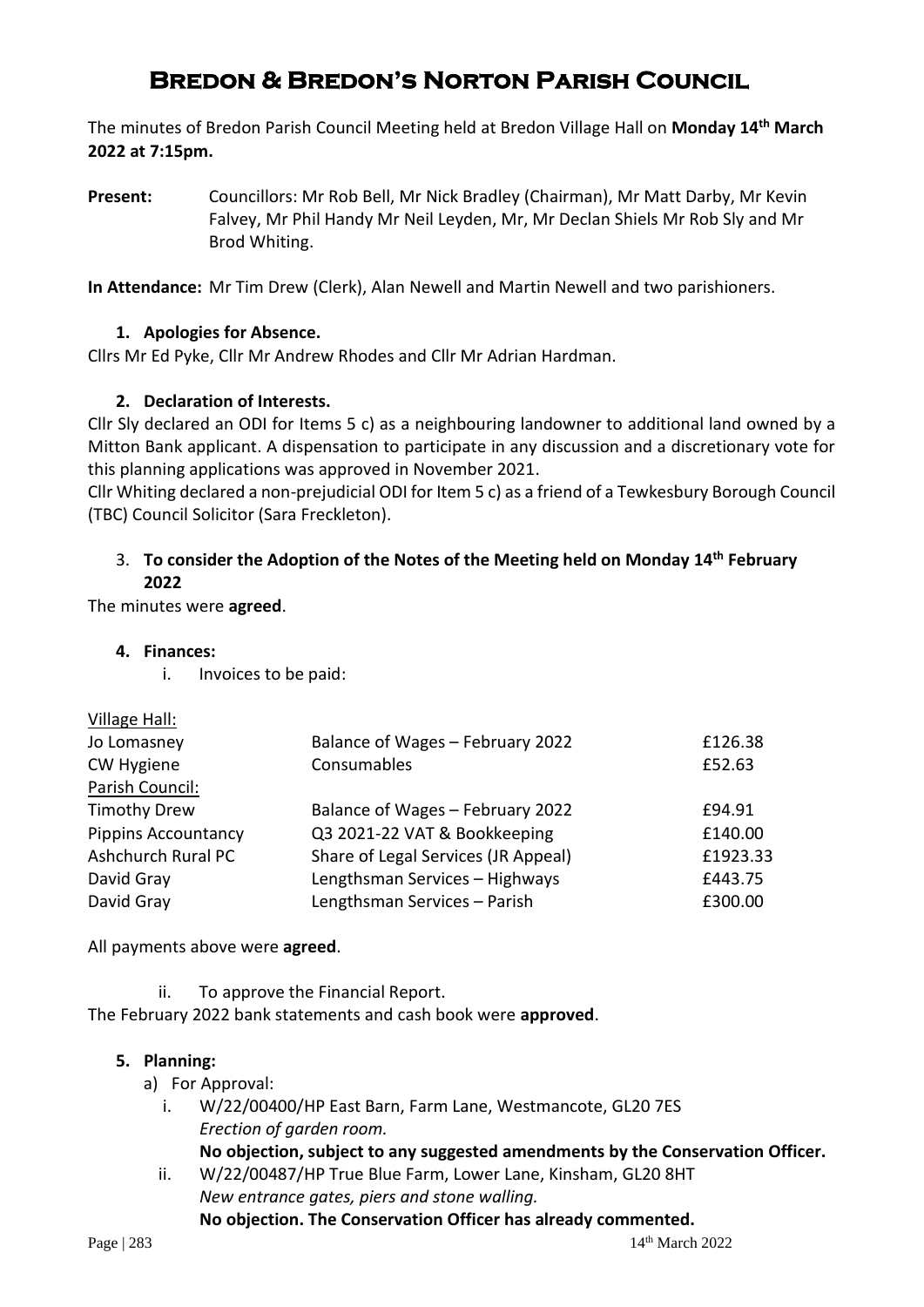- iii. W/22/00488/LB True Blue Farm, Lower Lane, Kinsham, GL20 8HT *New entrance gates, piers and stone walling.* **See W/22/00487/HP above.**
- iv. W/22/00369/FUL Fox And Hounds Inn, Church Street, Bredon, GL20 7LA *Erection of outdoor bar sheltered BBQ area with adjoining store and pergola structure, two tepee marquees, timber store, pitched roof to existing external storefreezer building and attachment of external light (retrospective).* The Clerk confirmed that Planning Enforcement had written to a parishioner advising that the Bin Shed (not included in the planning application) would not receive permission if sought and its removal has now been requested. All aspects of the retroactive application were discussed including lighting, loss of parking, noise at last summer's live events and associated behaviours. **No objection in principle to the proposal, recognising the importance of supporting a key local business. Some concerns about the potential for noise and light pollution on local residents. Suggested that Wychavon seeks input from the Environmental Health Officer to propose possible mitigations. Also concerns about the impact of the proposal on the historic character of the Bredon Conservation Area and on the setting of nearby listed buildings. Suggested that the Conservation Officer considers possible mitigations and improvements.**
- v. W/22/00370/LB Fox And Hounds Inn, Church Street, Bredon, GL20 7LA *Erection of outdoor bar sheltered BBQ area with adjoining store and pergola structure, two tepee marquees, timber store, pitched roof to existing external storefreezer building and attachment of external light (retrospective).* **See W/22/00369/FUL above.**

The parish council's comments above were **agreed.**

- b) Appeal Dismissed:
	- i. APP/H1840/W/21/3283633: Yew Tree Cottage, Lower Lane, Kinsham, GL20 8HT
- c) Other Planning Matters.

The Mitton Bank applications 18/00771/OUT and 20/00008/OUT likely were not referred to Wychavon Planning Committee on 3<sup>rd</sup> March but may be on the agenda for the next meeting on 31<sup>st</sup> March 2022. When the agenda is published, an increase of presentation time will be requested, and Tewkesbury Town Council contacted. When the date of the committee meeting is confirmed, the Mitton Group will prepare responses and circulate them to the full council based on the following main arguments:

- 1. Against Neighbourhood Plan policy NP1.
- 2. Undermines importance of Local Plans.
- 3. Prejudges the SWDP Review in awarding housing numbers to Tewkesbury Borough.
- 4. Increased congestion on the local and strategic road network.
- 6. Cross-border education delivery problems.
- 7. Harm to the Cotswolds AONB and landscape harms.
- 8. Loss of 'Best and Most Versatile' agricultural land.
- 9. Increased downstream flood risk in the Avon catchment.

Railton TPC Ltd have responded to National highways latest response. The Appeal to challenge the Judge's Ashchurch Bridge over Railway (ABoR) Judicial Review has resulted in Tewkesbury Borough Council challenging Ashchurch Rural Parish Council's ability to fund this action. Cllr Whiting left the meeting for this item.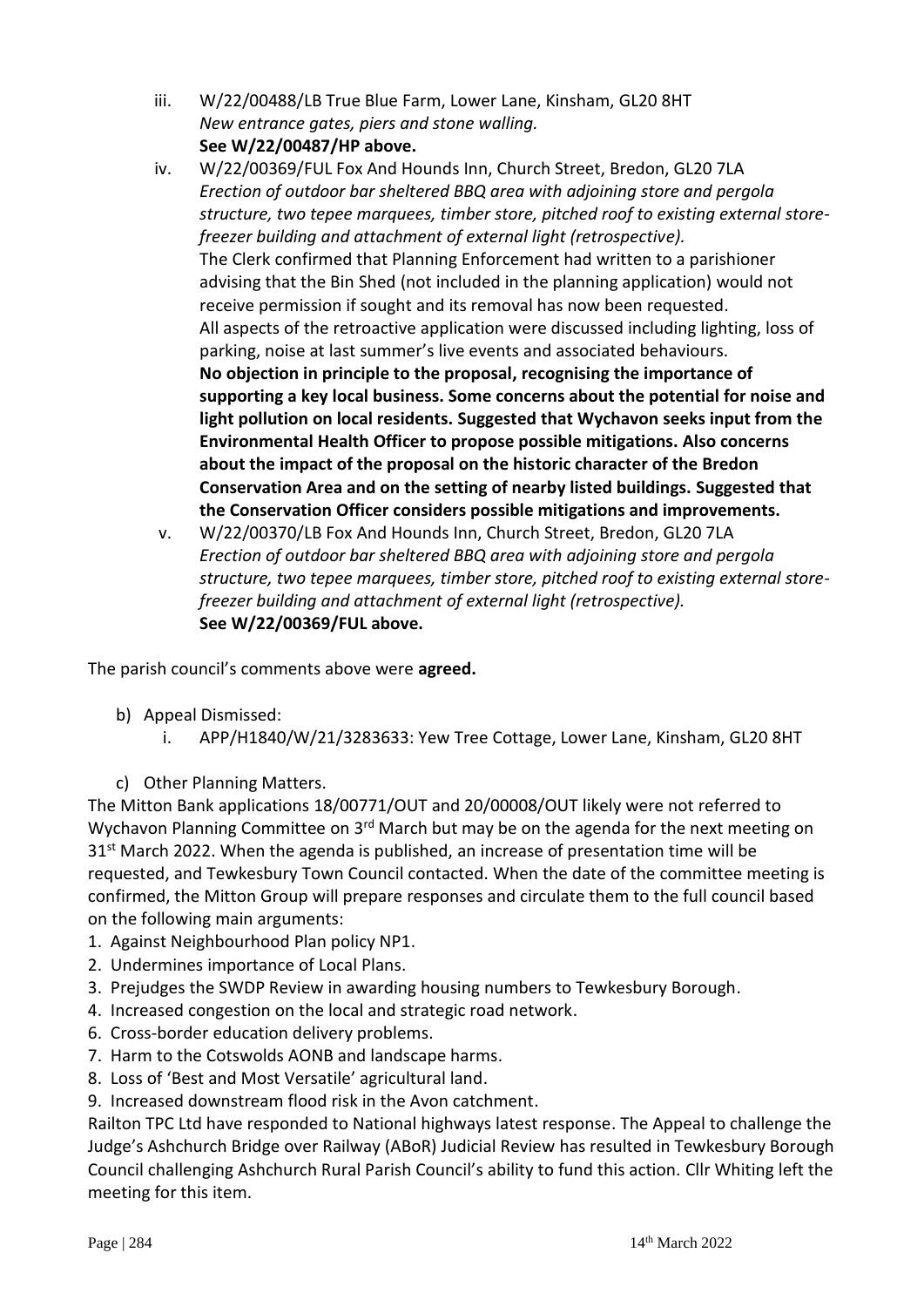# **6. Co-Option of Councillor for Bredon's Norton.**

Wychavon Electoral Services advised that there were not sufficient requests made for an election, so the opening for a Bredon's Norton Councillor will be filled by co-option. It was **agreed** to advertise the vacancy.

## **7. Representative for the Bredon Hill Conservation Group (BHCG).**

It was **agreed** that Cllr Declan Shiels be appointed.

## **8. Start time for Monthly Parish Council Meetings.**

It was **agreed** to bring the start time forward from 7:15pm to 7:00pm.

### **9. Date of the June Parish Council Meeting.**

Due to the Clerk being unavailable on 13th June 2022, it was **agreed** to hold the meeting on Monday 6<sup>th</sup> June 2022.

### **10. Correspondence, Progress Reports and Updates for Information.**

The Clerk provided the following update:

- The Brensham Court Wall has been repaired and the parish council have been asked to cover the cost of the work by the householder as the roots of a playing field tree *could* be the cause of the damage. Clerk to send photos of the footings to the Structural Engineer and Tree Surgery Consultant. This will be an April agenda item.
- Bredon Star RFC have requested an additional Bar at the Village Hall (VH) for their Club Dinner in May 2022. Cllr Falvey left the meeting for this item. The opinion of Councilors was that If the Village Hall were not financially disadvantaged then the arrangement is likely to be acceptable, subject to the provisions of the VH's Bar Licence. Consideration to be given that all profit from the event be paid to the VH and the Courtyard Bar be organised by the VH Manager, providing the stock, staffing and associated equipment. Clerk to contact Bredon Star RFC to request a response to these issues and provide a detailed proposal for the April meeting.
- There have been requests from two teenage Volunteer Litter Pickers for their Duke of Edinburgh Awards. The Clerk advised the Lengthsman had indicated he should be able to coordinate. Councilors agreed on condition there were DBS checks, risk assessments, insurance cover and the necessary disclaimers in place.
- Notes of a Multi-Agency Meeting, relating to Castle View, were distributed and will be discussed at the April meeting.
- The Temporary Closure of the Eckington Road scheduled from  $3<sup>rd</sup>$  May to  $10<sup>th</sup>$  June 2022 was circulated. Closure will be from the Main Road Junction with the B4079 to the Junction with the Lower Westmancote turning to Bredon Cricket Club.

Details of the following correspondence was circulated to Councilors for them to contact the Clerk if there was any interest and/or more information was required:

- 2022 Wychavon Parish Games.
- The Worcestershire Health and Wellbeing Strategy Consultation 2022-2032.
- Details of the Wychavon Civic Service on Sunday 20 March 2022.
- As-One Community Project.
- Ticket to Ride Community Transport Event.
- Invitation to visit Tewkesbury Fields Care Home.

### **11. Progress Reports and Updates for Information:**

- a) County and District Councillor:
	- No Report.